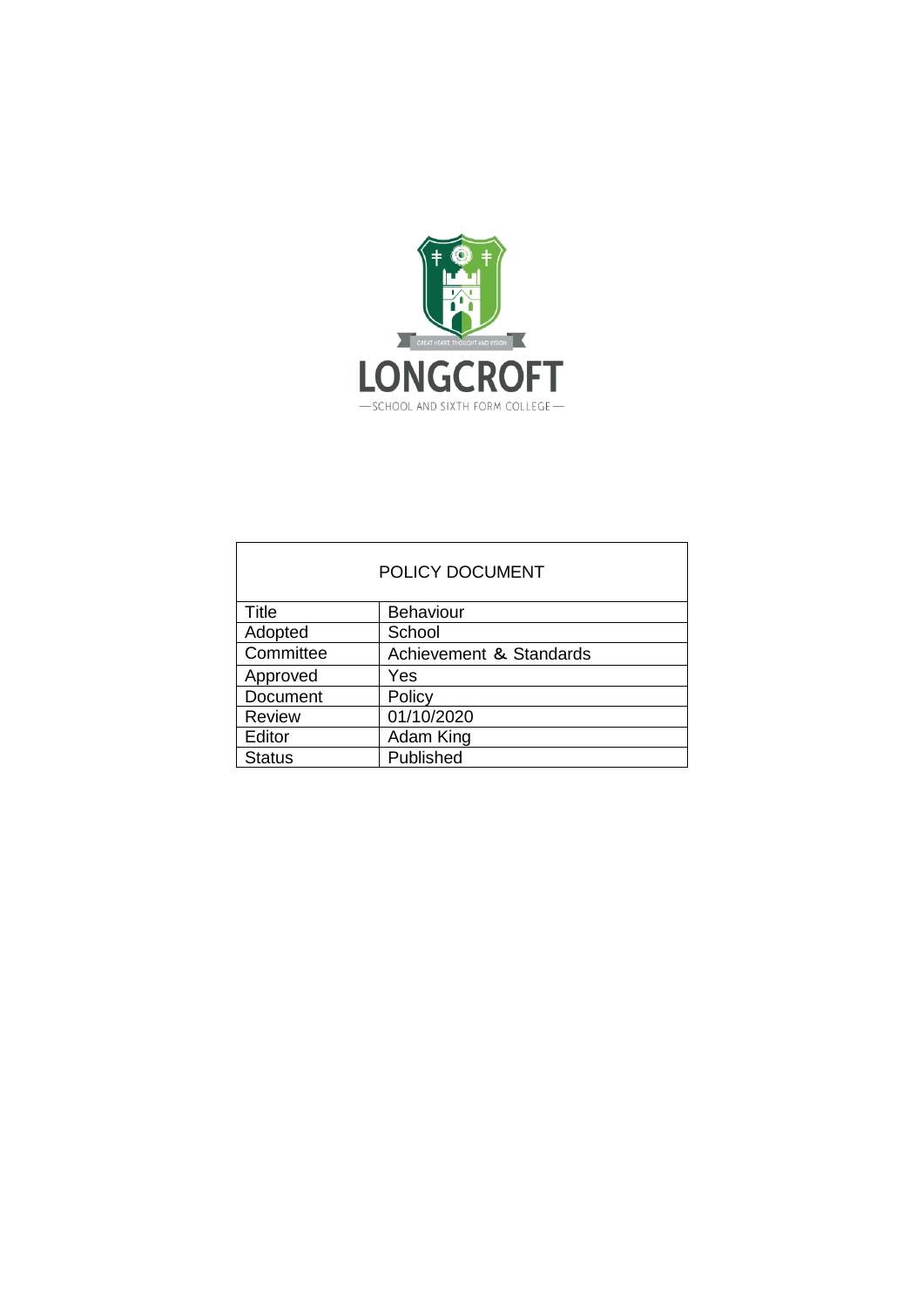# **1. Document Rationale:**

This policy will help to ensure the highest standards of behaviour at Longcroft School. Longcroft believes that in order to facilitate teaching and learning, acceptable behaviour must be demonstrated in all aspects of school life. Good behaviour is expected, it is based on mutual respect and is fundamental in promoting a culture of high expectation and achievement. It directly affects our ability to succeed as individuals within school but also within society. This policy supports all stakeholders to allow everyone to work together in an effective and considerate way and to create a community in which everyone feels safe, valued and respected.

The behaviour strategy will successfully address or improve a number of areas:

- Understanding of the protocols of the schools' behaviour management system for pupils, parents, teachers and governors.
- Ensuring that all pupils, regardless of ability, age and gender are involved, whenever possible in the process of praise, recognition and rewards.
- Supporting staff in the classroom. Ensuring that teachers can get on with teaching children who want to learn and who behave in a satisfactory manner. Furthermore, teachers should no longer have to suffer low level disruption.
- Making the school cleaner.

To ensure that the policy is successful it must be applied consistently with commitment from all to staff to work within the agreed framework.

Consistency and flexibility should operate in a harmonious and complementary manner. It is hoped that the organised and widespread use of praise and rewards will dramatically alter the working practices of all pupils for the better.

All staff across the whole school must look to recognise, praise and reward all pupils as a matter of agreed policy whenever it is possible to do so.

Staff must also understand the importance of operating within the recognised framework for sanctions. The phases of classroom sanctions must be individually worked through in a logical manner.

To allow the system to be successful the following must be understood by all concerned. When a particular behaviour choice takes place (unless Reasonable Adjustments are made) an identified reward or sanction or range of rewards and sanctions must follow. The identified sanction is not open to negotiation or debate. This is the key area of consistency.

Once the sanction has taken place it is up to the member(s) of staff concerned to decide upon appropriate 'follow-up' strategy with each child's case being viewed in an individual sense. This is the key area of flexibility.

### **Where a child or young person is covered by SEN and Disability Code of Practice 2015, reasonable adjustments and targeted support should be considered as part of SEND planning and review as required under the Equality Act 2010.**

### **The Equality Act 2010 states that:**

'All providers must make reasonable adjustments to criteria and practices for SEND pupils'

### **And**

'When an action is a consequence of a disability a child must not be punished for it'

In terms of PD for SEND pupils the sanctions are consistent with that of Non-SEND pupils with perhaps some reasonable adjustments to the applied sanction such as length of time given to make a positive behaviour choice or length of time spent in the inclusion area.

The biggest consideration for reasonable adjustments needs to come in the process to the sanction. As stated above no pupil should receive a sanction for something which is a direct consequence of their disability.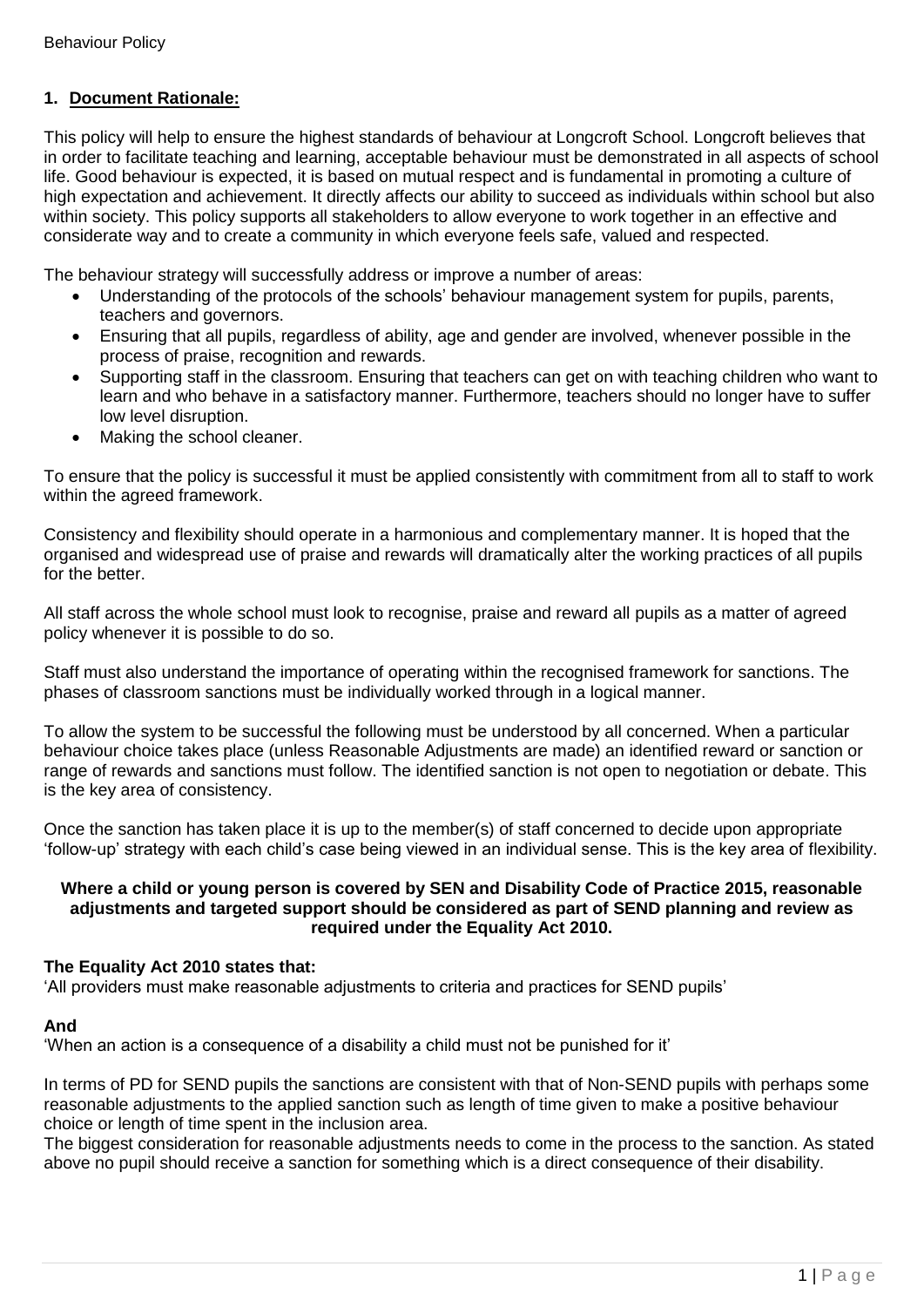For example, if a pupil does not complete their work due to an SEND need then this should not be result in a sanction. Instead a consideration of the child's needs, the appropriateness of expectations and level of differentiated provision should be considered.

Information on Additional Needs Plans should be taken into consideration when identifying appropriate reasonable adjustments for SEND pupils to try and ensure that their specific needs do not lead to them being disproportionally disadvantaged. Generally, this is for the process rather than the sanction, as the sanction is consistent for all pupils.

### **Members of staff who 'opt-out' of the agreed framework/policy may be disciplined in line with the discipline policy for failing to follow school policies.**

With enthusiasm, commitment and team-work in its truest sense there is no doubt that we can make this system work for us.

# **5 School Rules and Pupil Code of Conduct**

### **1 – Follow the instructions of all adults at Longcroft immediately**

- If you are asked to do something by an adult, there will be a reason for this and it needs to be completed immediately, without challenging or questioning – failure to do so is defiance.
- If you do not understand why an instruction has been given, you must still follow that instruction, but ask an adult to explain at an appropriate time.

### **2 – Treat other people as you would expect to be treated yourself:**

- Work hard and join in your lessons
- Arrive on time
- Have all the relevant equipment for each lesson
- Don't disrupt or distract in lessons this is disrespectful to staff and pupils
- Only use respectful and appropriate language
- Do not bully, harass or discriminate against others
- Report incidents that you know are wrong to an adult
- Respect everyone and everything

### **3 – Respect our environment**

- Move around the site in a safe way as directed by any signs
- Only eat food in designated areas and use bins provided
- Always return equipment you have used to its proper place
- All mobile phones need to be in your school bag and turned off. These should not be seen on the School site.
- Do not shout or make excessive noise in the school building or in areas where it might disturb people
- Vandalism is a serious matter. You may be required to pay for replacements or repairs

### **4 – Comply with our rules for your safety**

- You must register in both registration and lessons
- You must not leave the site without permission
- If you have an appointment during school hours, you must provide a note and sign out at Reception
- If you come into school after registration, you must sign in at Reception
- At break and lunchtime, you must only go to the allocated areas where you can be supervised
- You are not allowed in any area on the site which is not under adult supervision

### **5 – Promote a positive image of the school**

• Present yourself in a smart and purposeful way by complying with the school uniform expectations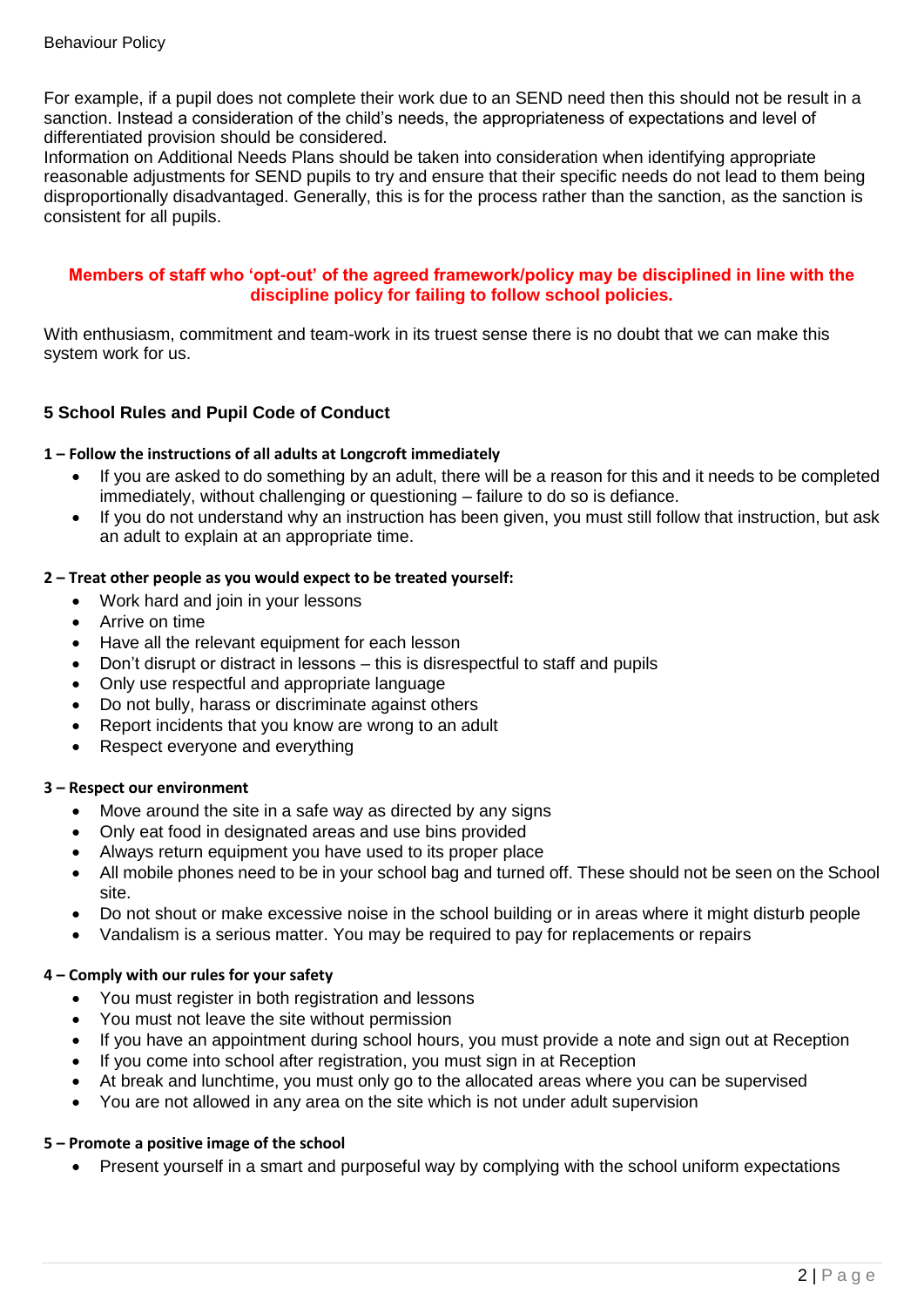- Be polite and respectful to members of the public and their property
- Do not behave outside school in a way that will damage the reputation of the school
- Be sensible on public roads and follow the Highway Code if you are riding a bike
- Be polite and sensible on public transport

## **POSITIVE DISCIPLINE**

### **Rewards**

Wherever possible pupil's are encouraged and rewarded. Pupils thrive on praise and this is recognised through our reward system which offers the opportunity to reward pupils for a variety of achievements including:

- Verbal praise
- Heart, Thought and Vision rewards issued through ClassCharts
- Postcards and phone calls home
- Attendance incentives
- Celebration assemblies
- End of Term rewards
- End of Year reward trips

## **ClassCharts**

ClassCharts is key to ensuring that PD is successful. All rewards and sanctions are input into ClassCharts. Parents will also have a key role in monitoring their child's behaviour through the use of ClassCharts. Parents will be able to track the number of rewards and comments their child has received on a daily basis. Parents are expected to sign the Pupil Planner each week, encourage their child to keep the planner clean and up to date, support the habit of completing homework in an organised and efficient manner through the Show My Homework App, and use the planner to communicate with the school when necessary.

## **Role of the PD Tutor within Positive Discipline**

Daily Expectations

1 – **Check equipment** (blue/black/red pen, purple pen, pencil, ruler, calculator)

2 – **Check all pupils are in correct uniform**. If not and can be corrected immediately issue a comment, if it cannot be corrected then send to the Inclusion Centre.

- 4 **Share notices/information** collect the register every day, ask a pupil to return it
- 5 **Register all pupils** accurately every PDP
- 6 **Inform of any consequences**, e.g detention that day using the PD period template
- 7 **Support pupils** and analyse ClassCharts to inform which pupil to support

Within Longcroft the planners will be monitored each week by the PD Tutor. When monitoring pupil planners. PD tutors are looking to identify or confirm a number of points:

- 1. That the planner is free from graffiti and is being kept in a tidy manner
- 2. Monitor parental comments and ensure that they are responded to in an appropriate manner
- 3. In order to communicate as PD tutors to parents upon any school-based issue which they feel would be best communicated through the planner
- 4. Input any out of class rewards into ClassCharts

# **Pupil Planner and ClassCharts**

Planners and ClassCharts are the main form of communication between home and school – informing parents about rewards, sanctions and other events. Pupils are given new planners at the start of the academic year and if they are subsequently lost the pupils are expected to buy a replacement (currently priced at £3).

Pupils are given the following guidance on planners by PD Tutors

- Planners must be in Longcroft every day. If a pupil arrives to registration or a lesson without a planner then the member of staff should issue a lack of equipment comment.
- Planners must be signed every week by parents, the pupil and the tutor. If planners are not signed then a comment will be issued.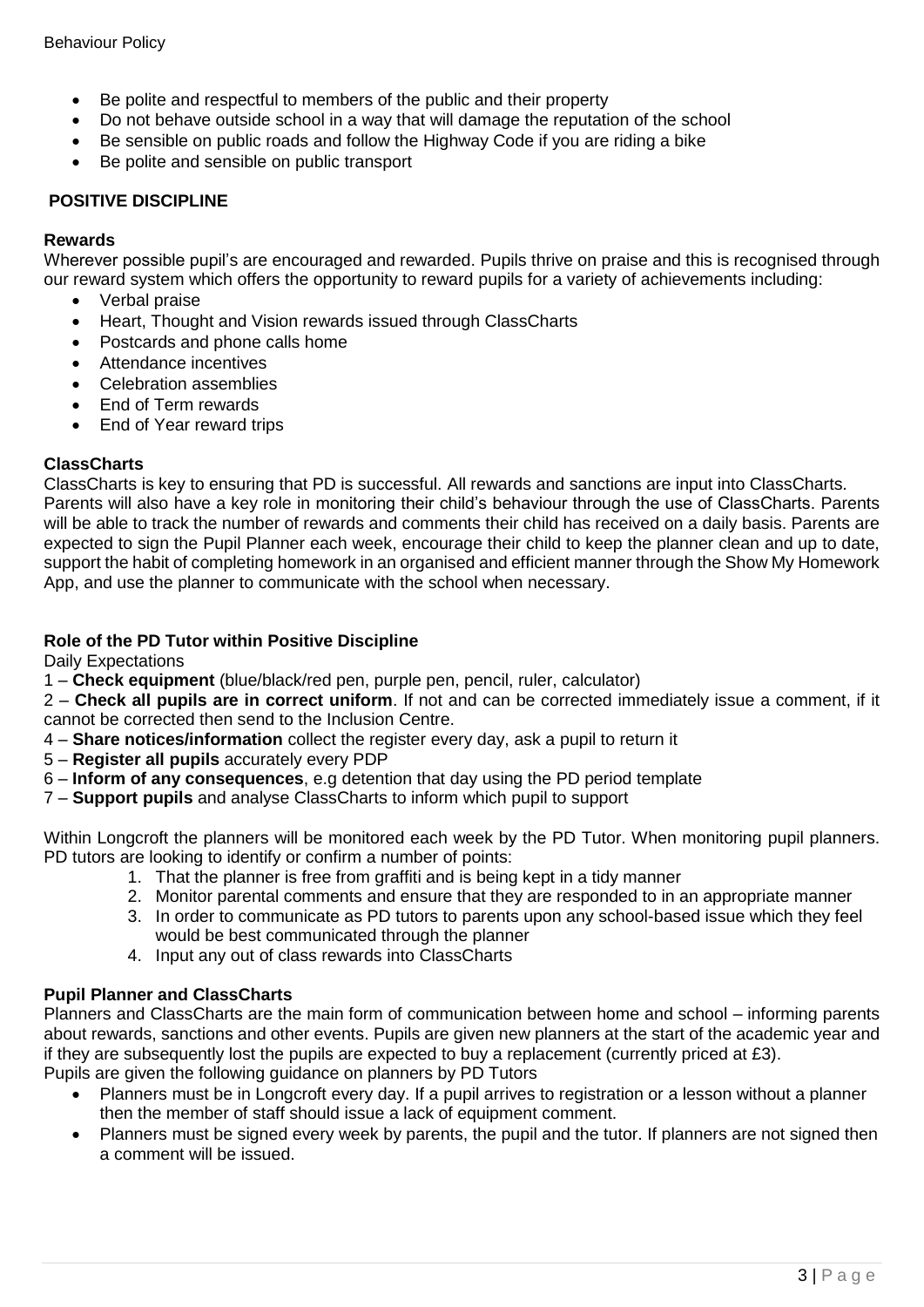• No personalising of the planner will be allowed. Pages must not be folded over. The planner should be carried in the pupil's bag not in a pocket.

### **Positive Discipline Process**

#### **Phase 1**: Verbal Warning

It is anticipated that many pupils will receive the occasional VERBAL WARNING in their time at Longcroft. Hopefully, as pupils mature and become more self-disciplined the great majority of pupil/teacher contact will be positive and enthusiastic. Pupils should become accustomed to operating within the confines of our learning framework. This will include settling to work quickly, listening properly to the ideas of others and participating constructively in discussion.

The VERBAL WARNING, though not recorded, has two clear purposes:

- i. To indicate to pupils that they have done or are doing something which is unacceptable
- ii. To form a link to the more serious PHASE TWO SECOND WARNING if it is required.

The words 'VERBAL WARNING' will be used by the member of staff, at which point the member of staff will take the pupils planer and place it on the teacher's desk.

The VERBAL WARNING should not be given as a blanket warning to the full class.

#### **Phase 2** – Comment issued in planner (C1)

A pupil who continues to behave unacceptably despite being given a VERBAL WARNING will move into PHASE 2 and receive a comment on ClassCharts. Pupils will move straight into PHASE TWO for homework, coursework, uniform, chewing and equipment misdemeanours.

Pupils could move into PHASE TWO as a result of continuing the behaviour which led to the initial VERBAL WARNING.

**Phase 3** –  $2^{nd}$  Comment issued in planner  $(C2)$  and moved within the classroom.

Occasionally, pupils will continue to behave in an unsatisfactory manner despite receiving both a VERBAL WARNING and a C1. Such behaviour will result in the pupil moving into PHASE 3. Again, the onus here is on the class teacher trying to retain control of their own teaching groups. Pupil will be moved to another area of the room as the first part of the sanction.

The first three phases are very much seen as classroom-based strategies.

#### **Phase 4** – CURRICULUM SUPPORT (CS) Pupil moved within subject area

At this point the classroom teacher would come to the decision that a child is persisting in undermining the work of everyone in the room. This is despite receiving three clear warnings at this stage. The member of staff will input a Curriculum Support into ClassCharts and an After-School Detention will be generated. Staff will also click the 'on-call' button on SIMS and wait for 'on-call' to arrive at their classroom. 'On-call' will pick the pupil up and escort them to the Curriculum Support Classroom.

**Alternatively, it may be that a child behaves in such an unacceptable way they the teacher chooses to move straight to PHASE 4. Though there is always the possibility of this occurring, Longcroft strongly supports the importance of working through the phases in a staged manner whenever possible.** When issuing a Curriculum Support, staff must provide the pupil with work.

Each curriculum area will need to plan a timetable through the course of each week which will ensure that for each lesson of the week there is a colleague who is identified as being nominated Curriculum Support.

The main emphasis in term of the identification of members of staff who will be available to 'receive' difficult pupils will lie in two areas:

- i. Such teachers are likely to have curriculum responsibilities;
- ii. The groups being taught by them at that time are likely to be well-behaved and accommodating.

A pupil who has entered PHASE 4 is likely to have caused considerable disruption and inconvenience. Consequently, *they should be received in an appropriately severe manner.* The referred pupil will bring work with them and will work in silence in an appropriate part of the room. When referring a pupil to another teacher it is the original teacher's responsibility to ensure that the pupil has sufficient work to do.

If a pupil fails Curriculum Support they will be issued with Inclusion and the member of staff will click the 'on-call' button on SIMS and wait for a member of staff to pick the pupil up and escort them to the Inclusion Centre.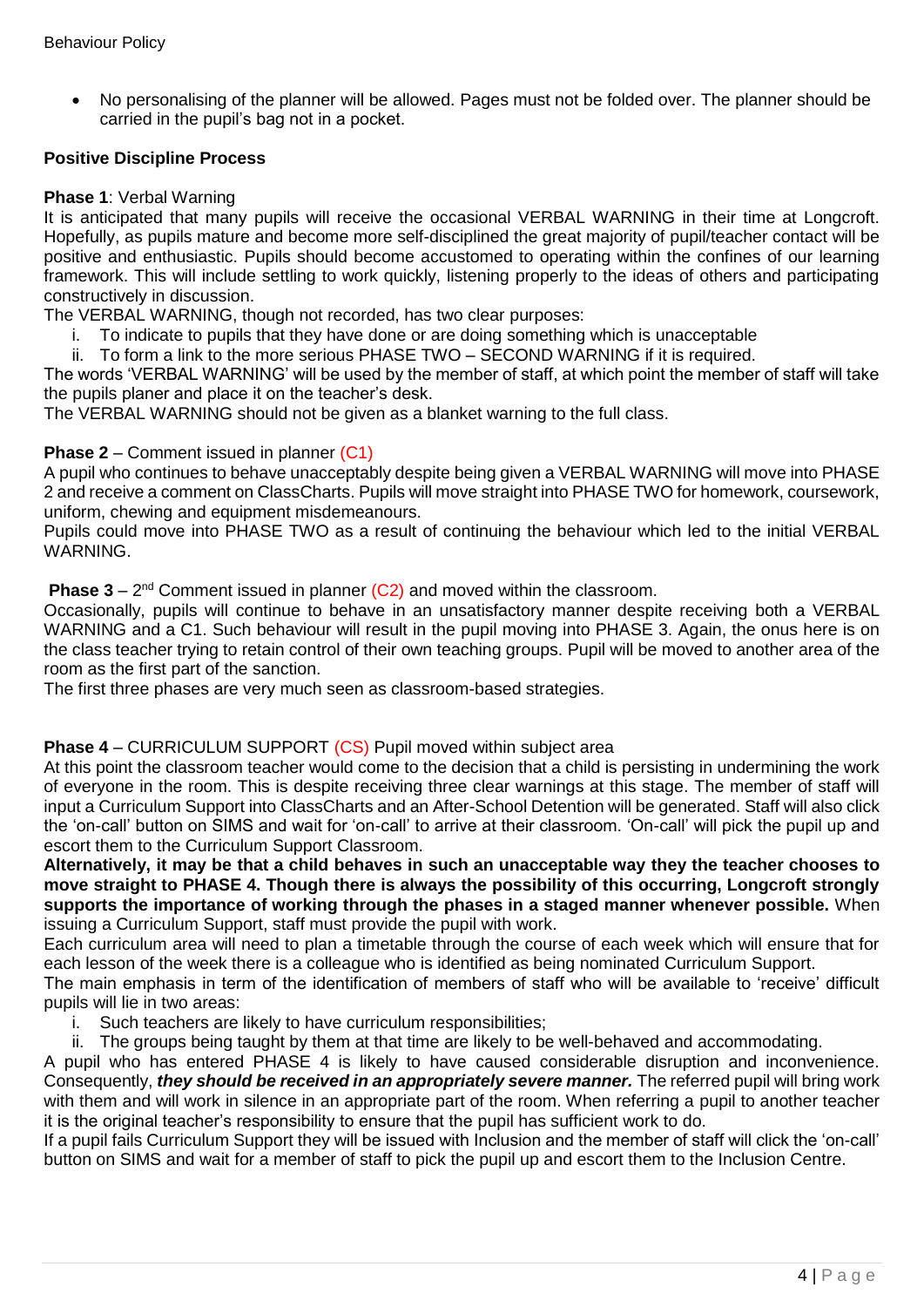# **Positive Discipline within Subject Areas**

Science and Design Technology: -

A pupil may be removed from the classroom/laboratory without going through the classroom misdemeanours protocol if they are behaving in a dangerous manner.

A pupil will be sent to Curriculum Support in the first instance and further sanctions may be issued dependant on the type of behaviour.

### **Phase 5 -** Inclusion

Inclusion is an extremely serious sanction. The Inclusion room will have a functional and purposeful environment with a bank of work which covers every curriculum area. Lunch-break will be taken in the Inclusion room and at no time will the isolated pupil be allowed to socialise with other pupils.

The level of commitment displayed by the pupil will be recorded on ClassCharts.

If a pupil is in Inclusion twice in a two-week period then they will supported by their YL, Pastoral Team or SLT. Whenever possible all pupils in Inclusion will be seen throughout the day for a mentoring session.

The highest standards of behaviour will be upheld at all times within the Inclusion room

- Take out your planner and any other equipment you need to work in Inclusion, then place your bag and coat on the hooks by the entrance
- Present your planner and equipment to the member of staff and ensure that your uniform is correct. Wait to be allocated to a seat
- During Inclusion you are expected to work at all times
- Pupils are not allowed to ask questions other than about work
- No eating or chewing
- Clean up your area before you leave

Things that will lead to further time spent in Inclusion

• If you receive 4 negative warnings during the day

Things that will lead to an exclusion

- Graffiti in your booth or severe disruption
- Failing to enter Inclusion

Break time: 10:30-10:45 Lunchtime: 11:50:12:05

### **Phase 6** – Contract

Pupil will be placed on CONTRACT following 18 negative comments in a two-week period.

Pupils will remain on contract until they have improved their behaviour choices.

Parents will be informed that their child is being placed on a contract and the terms of the contract will be communicated with the. Parents have to sign the contract every day and the pupil needs to return the contract at the end of the school day or the following school day.

### **Phase 7** – Individual Behaviour Plan

An Individual Behaviour Plan is used to address specific problematic behaviour. They are a supportive way to teach a pupil appropriate behaviour, help the pupil take responsibility for their behaviour and also communicate to all staff how to consistently address a pupil's additional needs. The IBP should be written with the pupil and, where possible, with parents present. Behaviours to be targeted on the IBP should be specifically defined with clear strategies recorded for both pupil and teachers to help achieve the target. IBP's should be reviewed at least every 6 weeks.

### **Phase 8** – PSP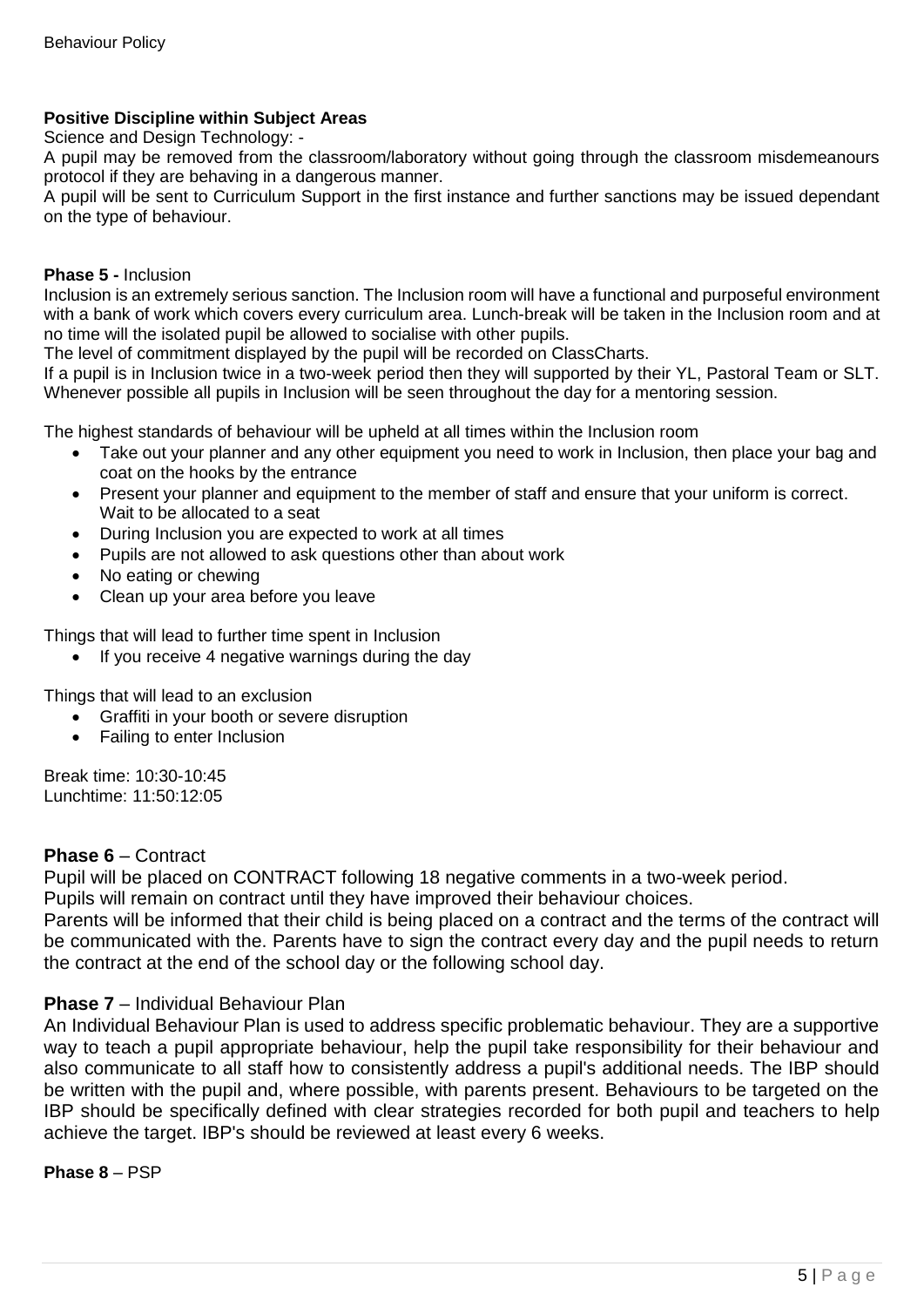A school based high level programme of intervention designed to help pupils manage/improve their behaviour, by identifying clear precise behavioural outcomes; supported by the school, parents, carers and external agencies and overseen by a key staff member who can ensure that all staff play their part in supporting the pupil and applying appropriate strategies. The PSP planning meeting will set clear SMART reasonable and achievable short-term targets; the PSP is time limited, with a recommendation that it should 'live' up to 16 weeks.

## **Phase 9** – Managed Move

Longcroft may look at a Managed Move to another school for a short-term stay which can vary in length from one week to 6 months. A stage 3 Managed Move may be established to avoid a Permanent Exclusion. If a stage 3 Managed Move fails at the other school, then this will result in a Permanent Exclusion being issued to the pupil.

### **Phase 10** – Fixed Term and Permanent Exclusion

Fixed Term Exclusions are issued as a final resort to highlight the severity of an incident or a pupil's cumulative behaviour.

Following an exclusion a reintegration meeting will take place and a day of Inclusion will be issued for the pupil's first day back in school if work has not been completed at home.

### **Serious Behaviour Incidents**

Can include the following:

- Physical assault of a member of staff or pupil
- Pupils intimidating a member of staff
- Foul and abusive language being directed at staff
- A fight occurring within the classroom

Protocol:

- The member of staff who was 'on-call' for the event should inform AHT i/c of behaviour and attendance ASAP.
- If the member of staff who was involved in the incident requires restitution work to take place prior to the re-entry of the pupil this must take place and they must inform AHT i/c of behaviour and attendance who will facilitate this with the support of other staff.
- The AHT i/c of behaviour and attendance will inform whoever is on-call for future lessons involving the member of staff and the teaching group.
- The member of staff who is 'on-call' for these lessons for the next two weeks drops in to the lesson to see if everything is settled.
- The AHT i/c of behaviour and attendance will inform the Business Manager who will contact the member of staff from a well-being perspective and support will be put in place if required.

### **Detentions**

Individual teachers or Curriculum Teams are free to run their own detention systems as seen fit by the Curriculum Leader.

- Detentions will be held from 3:10pm-3:40pm
- Failure to attend a detention = a Headteacher's detention until 4:00pm in the Dining Room.
- Failure to attend a Headteacher's detention = a day in Inclusion and completion of the Headteacher's detention until 4:00pm that day.

All parents will be informed via text/app if your child has been issued with an after-school detention with 24 hours' notice.

### **Late's Detentions**

These are issued when a pupil arrives late to school or after the 8:35 bell:

If a pupil arrives between 1-4 minutes late on 4 or more occasions during a week they will be issued an afterschool detention.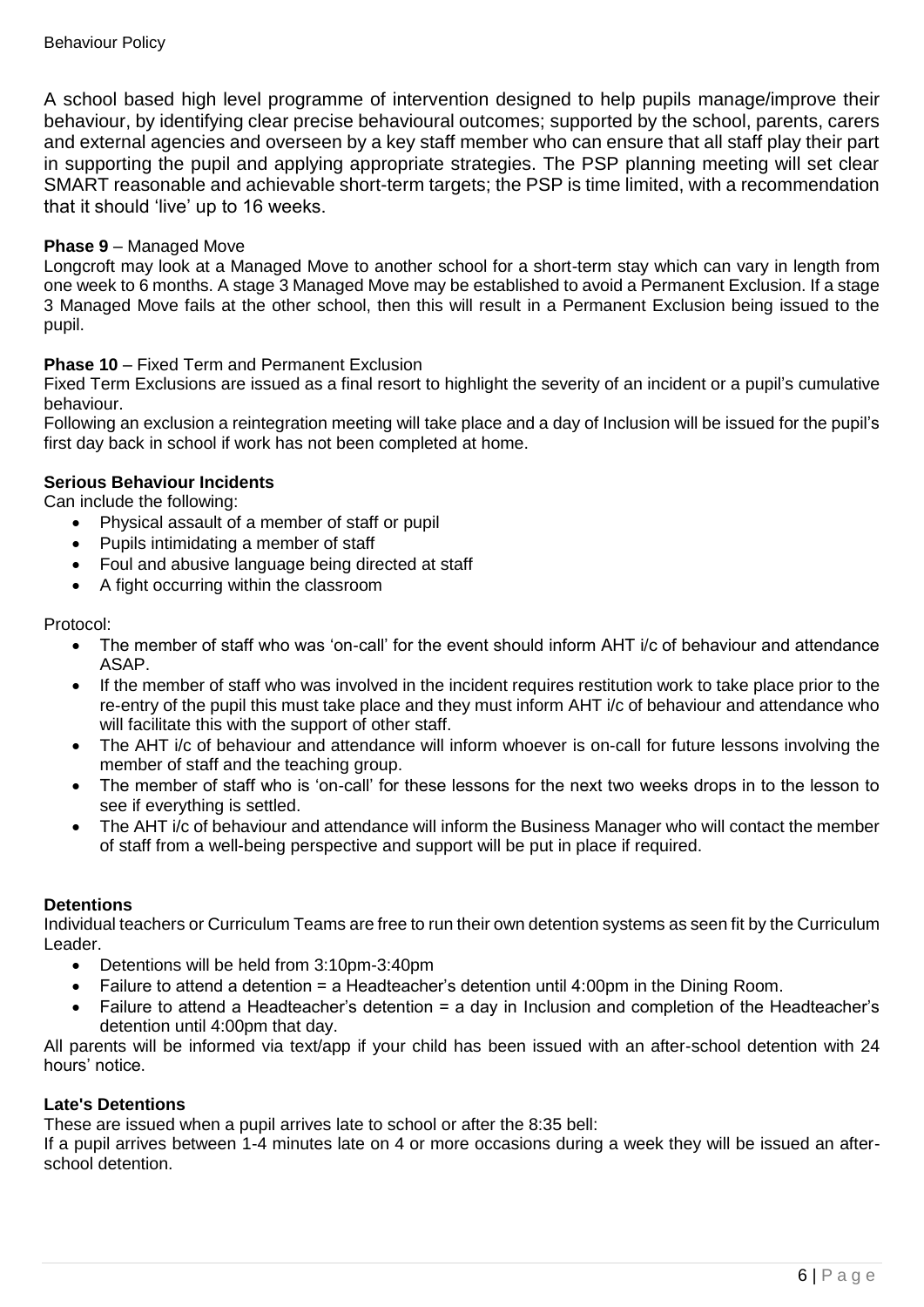If a pupil arrives between 5-9 minutes late on 3 or more occasions during a week they will be issued an afterschool detention.

If a pupil arrives between 10 or more minutes late on 2 or more occasions during a week they will be issued an after-school detention.

If a pupil is more than 20 minutes late to a lesson without a valid reason, then this will be classed as truancy and the pupil will be issued time within the Inclusion Centre.

### **PROTOCOLS**

At the start of all lessons pupils should get out planners and equipment then sit down. This is designed to take conflict away from situations.

Mobile phones should not be seen on the School Site. If they are seen on the school site, staff will ask the pupil for it. If they refuse to hand it over they will be issued with time within the Inclusion Centre. Any mobile phone that is confiscated should be given to Reception and the pupil will pick it up at the end of the school day. If a pupil has their phone taken from them on 3 occasions in a half-term, then parents must come into Longcroft to pick the phone up.

### **Uniform**

If a pupil is not meeting uniform expectations but can correct it, they will be issued a comment on ClassCharts. If a pupil cannot correct their uniform, they must be referred to their Year Leader/Pastoral who will issue them with Inclusion. The pupil will be in Inclusion until the uniform meets expectations, if the situation is out of the pupil's control then they may be issued with a uniform pass for the day from the Care and Achievement Coordinator's.

#### **Pupils out of lessons**

If a pupil is out of a lesson then they must have a note within the Pupil Planner and the Planner should be carried with the pupil at all times.

Never send out more than one pupil at a time unless there is an emergency.

### **Behaviour off school premises**

Teachers are able to issue sanctions to pupils for misbehaving outside of the school premises.

Teachers may discipline pupils for misbehaviour off the school premises when the pupil is:

- Wearing school uniform
- Travelling to or from school
- Taking part in any school-related activity
- In anyway identifiable as being a pupil at the school

### **Items banned from the school premises**

Fire lighting equipment

• Matches, lighters etc

Drugs and smoking equipment

- Cigarettes
- Tobacco
- Cigarette papers
- Electronic cigarettes
- Alcohol
- **Solvents**
- Any form of illegal drugs

• Any other drugs, except medicines covered by the prescribed medicine procedures

- Weapons and other dangerous implements or substances
	- Knives
	- Razors